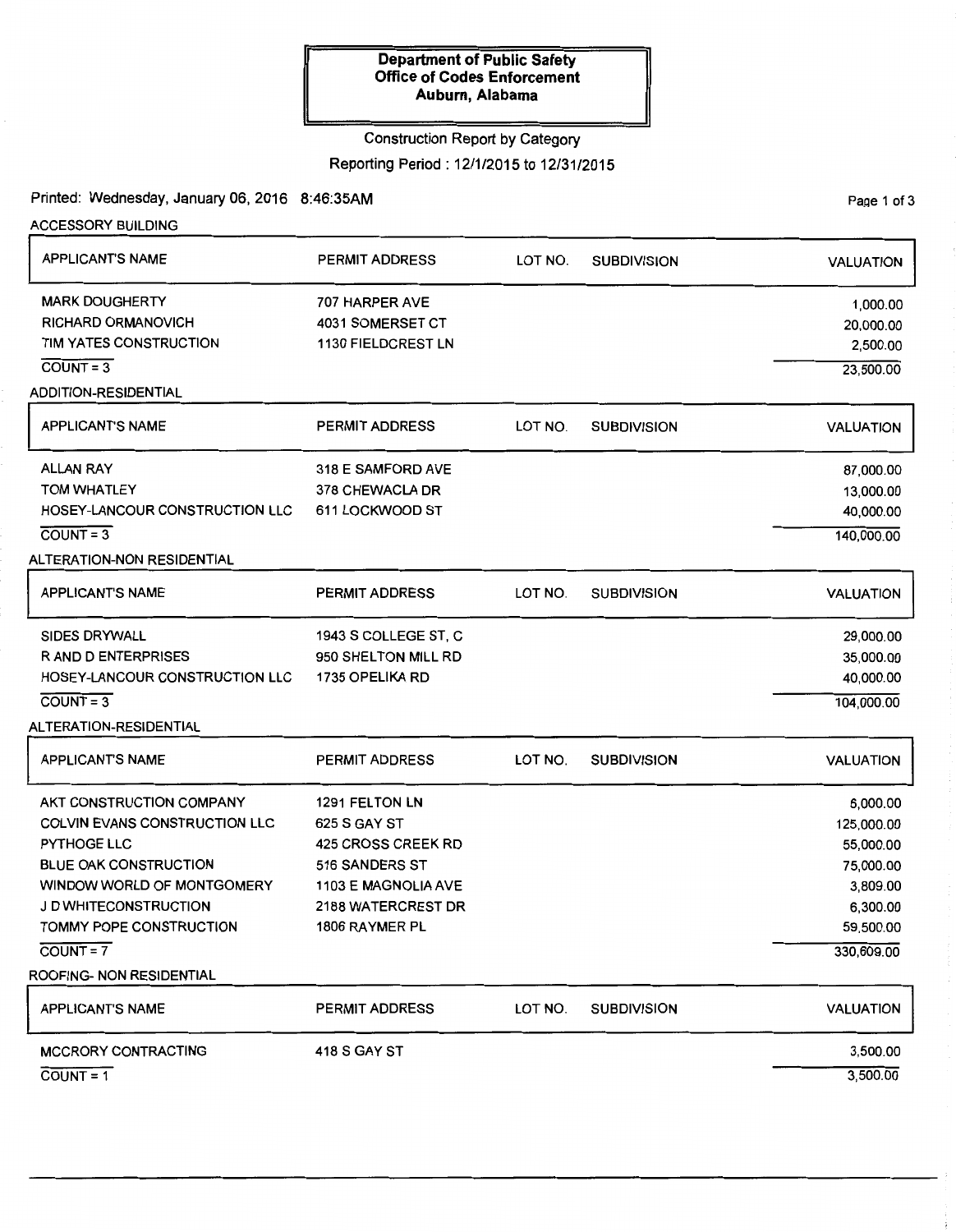# Construction Report by Category

Reporting Period: 12/1/2015 to 12/31/2015

## Printed: Wednesday, January 06, 2016 8:46:35AM

ROOFING-RESIDENTIAL

| <b>APPLICANT'S NAME</b>      | <b>PERMIT ADDRESS</b>       | LOT NO. | <b>SUBDIVISION</b> | <b>VALUATION</b> |
|------------------------------|-----------------------------|---------|--------------------|------------------|
| <b>SUPERIOR ROOFING</b>      | <b>1158 RUSTIC RIDGE CT</b> |         |                    | 9,490.00         |
| <b>SUPERIOR ROOFING</b>      | 541 FORESTDALE DR           |         |                    | 16,625.00        |
| <b>TRIPLE B CONSTRUCTION</b> | <b>861 YORKSHIRE DR</b>     |         |                    | 19,470.00        |
| <b>MCCRORY CONTRACTING</b>   | 240 BELMONTE DR             |         |                    | 9,500.00         |
| <b>SUPERIOR ROOFING</b>      | <b>711 S DEAN RD</b>        |         |                    | 11,167.00        |
| OPELIKA AUBURN ROOFING       | <b>1131 RUSTIC RIDGE RD</b> |         |                    | 3,392.95         |
| MCCRORY CONTRACTING          | 516 BELMONTE DR             |         |                    | 8,300.00         |
| <b>COMPLETE ROOFING</b>      | 309 PAYNE ST                |         |                    | 4,000.00         |
| <b>SUPERIOR ROOFING</b>      | <b>1143 FAIRMONT LN</b>     |         |                    | 9,535.00         |
| <b>MCCRORY CONTRACTING</b>   | 264 BELMONTE DR             |         |                    | 7,800.00         |
| PREFERRED CONTRACTORS, LLC   | <b>451 WRIGHTS MILL RD</b>  |         |                    | 3.192.75         |
| <b>TRIPLE B CONSTRUCTION</b> | 316 WOODFIELD DR            |         |                    | 7,450.00         |
| <b>SUPERIOR ROOFING</b>      | 312 CARTER ST               |         |                    | 11,580.00        |
| <b>SUPERIOR ROOFING</b>      | 735 BURKE PL                |         |                    | 9,610.00         |
| $COUNT = 14$                 |                             |         |                    | 131,112.70       |

PaQe 2 of 3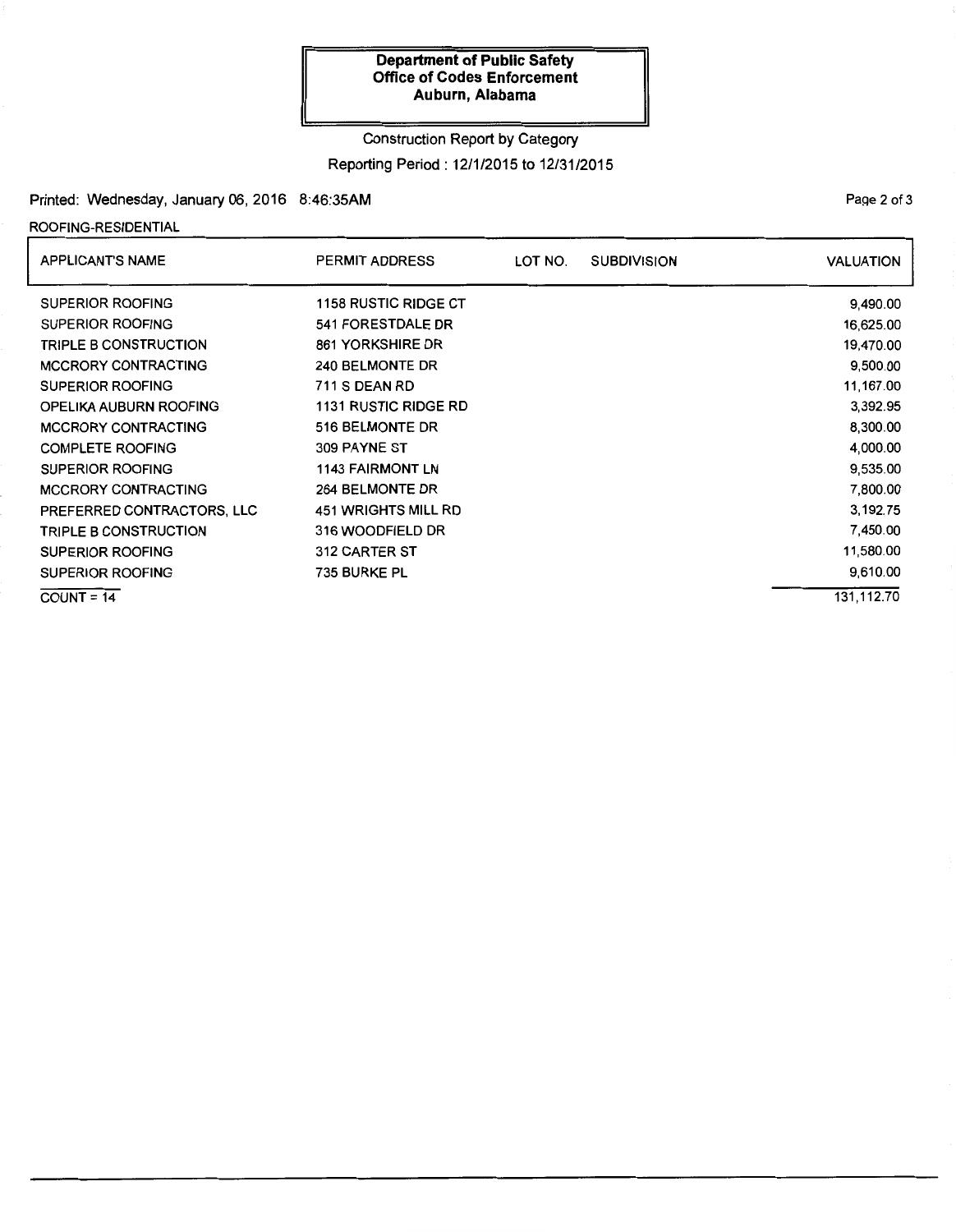# Construction Report by Category Reporting Period: 12/1/2015 to 12/31/2015

## Printed: Wednesday, January 06, 2016 8:46:35AM

### SINGLE FAMILY HOUSE-DETACHED

| <b>APPLICANT'S NAME</b>            | <b>PERMIT ADDRESS</b>    | LOT NO. | <b>SUBDIVISION</b>           | <b>VALUATION</b> |
|------------------------------------|--------------------------|---------|------------------------------|------------------|
| <b>SWC CONSTRUCTION</b>            | <b>1795 KENAI PASS</b>   | 201     | <b>SOLAMERE</b>              | 301,527.78       |
| <b>TRIVISION</b>                   | 2358 ANNANDALE LN        | 412     | <b>ASHETON LAKES</b>         | 316,962.16       |
| <b>GEORDAN COMMUNITIES</b>         | <b>184 GRAZIA WAY</b>    | 22      | <b>TIVOLI</b>                | 347,768.79       |
| DOUG CANNON CONSTRUCTION CO IN     | 2199 QUAIL CT            | 114     | <b>PRESERVE</b>              | 175,000.00       |
| DILWORTH DEVELOPMENT               | 919 ANDREWS AVE          | 208     | YARBROUGH FARMS - THE PARC   | 351,858.00       |
| <b>HOMESTEAD RESIDENTIAL</b>       | 1016 STARR CT            | 12      | <b>ROSEMARY GATE</b>         | 247,947.46       |
| <b>EDGAR HUGHSTON BUILDER INC.</b> | 1860 MOYLE LN            | 119     | <b>MORGAN WOODS</b>          | 258,598.31       |
| <b>SIMS &amp; COMPANY LLC</b>      | <b>456 MERIMONT BLVD</b> | 13      | <b>ASHETON LAKES</b>         | 366,980.07       |
| ELITE HOMES OF EAST ALABAMA        | 720 PETRIE RD            | 9h      | <b>CARY WOODS</b>            | 374,452.00       |
| <b>MICHAEL A MONK</b>              | 523 MERIMONT BLVD        | 41      | <b>ASHETON LAKES</b>         | 307,038.25       |
| DILWORTH DEVELOPMENT               | 1311 FALLS CREST DR      | 97      | YARBROUGH FARMS              | 502,563.00       |
| DILWORTH DEVELOPMENT               | 2146 CONCORDE CT         | 365     | <b>ASHETON LAKES</b>         | 342,238.00       |
| <b>BLUE OAK CONSTRUCTION</b>       | 975 MRS JAMES RD         | $1A-3$  | <b>NASH CREEK</b>            | 280,000.00       |
| HAYLEY-FREEMAN CONST CO            | 2622 TUSCANY HILLS DR    | 148     | <b>TUSCANY HILLS</b>         | 155,938.95       |
| <b>EASTBROOK HOMES</b>             | 729 SHELTON COVE LN      | 55      | SHELTON COVE                 | 256,700.45       |
| DILWORTH DEVELOPMENT               | 1737 ALTAMONT CT         | 85      | <b>MOORES MILL GOLF CLUB</b> | 755,000.00       |
| <b>TOLAND PROPERTIES INC</b>       | 2658 MIMMS LN            | 106     | <b>MIMMS TRAIL</b>           | 234,496.74       |
| <b>RYAN CASADABAN</b>              | 801 S GAY ST             | 2       | <b>WOODFIELD-GAY</b>         | 434,300.30       |
| DILWORTH DEVELOPMENT               | 1653 ALYSA CT            | 24      | <b>EAST LAKE SUBDIVISION</b> | 310,500.00       |
| DILWORTH DEVELOPMENT               | 2290 EAST LAKE BLVD      | 17      | <b>EAST LAKE SUBDIVISION</b> | 359,650.00       |
| DILWORTH DEVELOPMENT               | 1662 HERON PT            |         | <b>MOORES MILL GOLF 4TH</b>  | 466,850.00       |
| DILWORTH DEVELOPMENT               | 2140 CONCORDE CT         | 366     | <b>ASHETON LAKES</b>         | 374,000.00       |
| DILWORTH DEVELOPMENT               | 1199 TOWN CREEK DR       | 18      | <b>TOWN CREEK</b>            | 375,000.00       |
| $COUNT = 23$                       |                          |         |                              | 7,895,370.26     |

TOTAL COUNT= 54

TOTAL VALUATION =

8,628,091.96

and Mult

Page 3 of 3